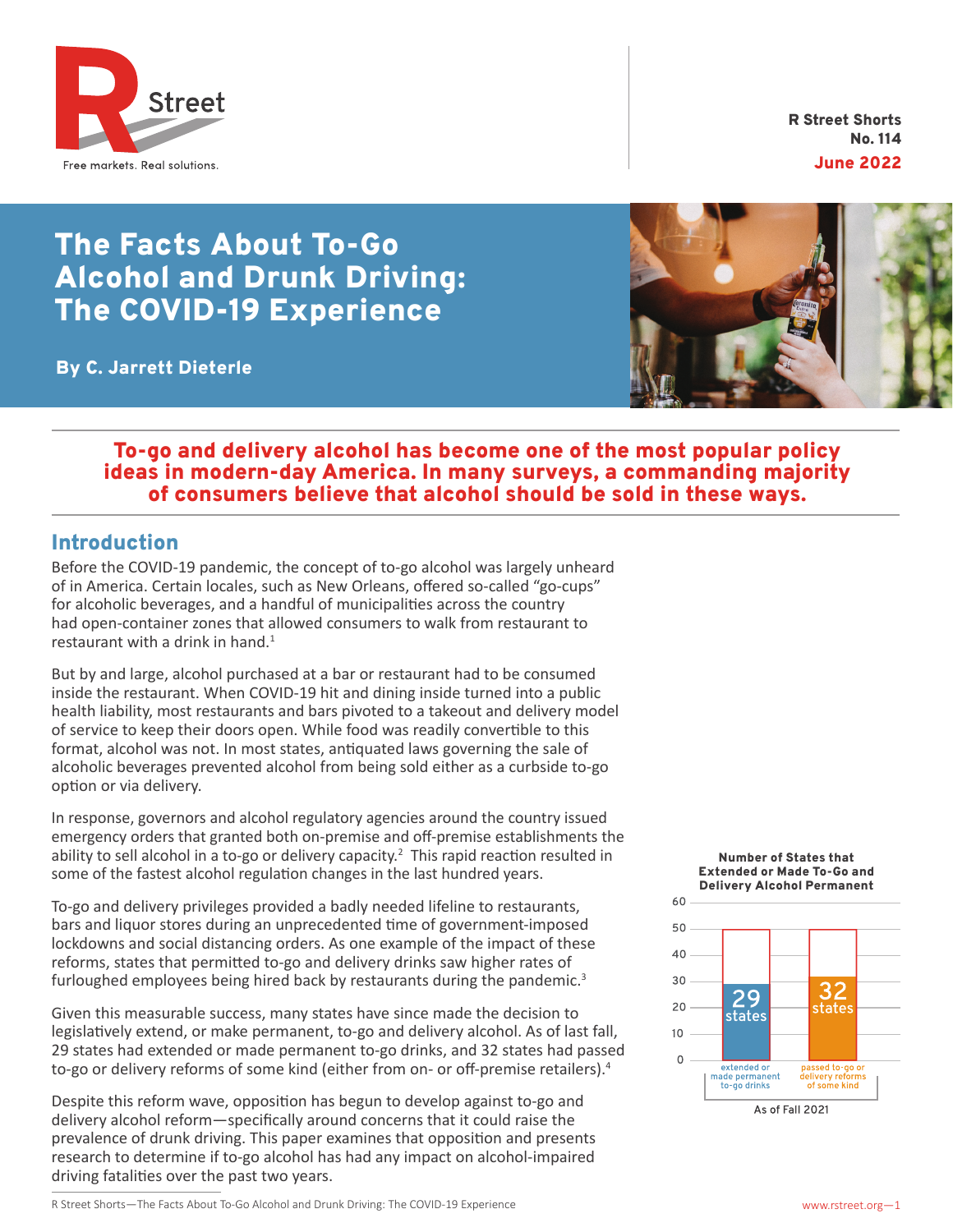

#### R Street Shorts No. 114 June 2022

# The Ongoing Debate

To-go and delivery alcohol has become one of the most popular policy ideas in modern-day America. In many surveys, a commanding majority of consumers believe that alcohol should be sold in these ways.<sup>5</sup>

Despite this unusual unanimity in a time of high political polarization, to-go and delivery alcohol is not without its opponents. Entities like the Center for Alcohol Policy have warned lawmakers and regulators to move slowly—if at all—in attempts to overhaul alcohol laws in response to COVID-19.<sup>6</sup>

One of the main arguments against to-go alcohol is the possibility that it could increase drunk driving.Under this theory, consumers who purchase a to-go drink from a restaurant alongside a takeout meal might be tempted to consume the alcoholic beverage on their drive home, raising the risk of an alcohol-impaired driving fatality.

While the delivery of alcohol to a consumer's home—via a third-party delivery service or an alcohol retailer—would not seem to pose the same alleged risk, both to-go and delivery alcohol reforms are often lumped by opponents into the larger bin of COVID-19-inspired alcohol changes. As a result, they often face the same resistance.

The Police Benevolent Association of the New York State Troopers (NYS Troopers PBA) is one of the groups that has sounded the alarm about to-go alcohol sales potentially leading to a rise in drunk driving.<sup>7</sup> In a legislative memo on the topic, NYS Troopers PBA generically claimed that there were "numerous incidents" involving to-go drinks being consumed in a vehicle after pick up.<sup>8</sup> The memo also mentioned estimates by the National Highway Transportation Safety Administration (NHTSA) showing "disturbing trends" in impaired driving rates during the pandemic.<sup>9</sup>

Likewise, while public opinion remains very much in favor of to-go and delivery alcohol reforms, respondents who registered opposition cited a concern over drunk driving.<sup>10</sup>

Although it is natural for concerned citizens to be wary of anything that could increase the chance of drunk driving, the debate over whether to-go alcohol actually increases drunk driving has lacked data. In the absence of empirical data on the subject, vague references to "numerous incidents" and "disturbing trends" have been allowed to persist unchallenged.

For instance, it is true that NHTSA found an increase in impaired driving during the pandemic, but they provide no empirical evidence to demonstrate that to-go or delivery alcohol reforms caused this increase. In fact, the NYS Troopers PBA memo itself calls for the "collection and analysis" of data on the topic.<sup>11</sup>

This dearth of data has largely stemmed from the relative newness of COVID-era togo and delivery reforms, which were enacted starting in early 2020. As data starts to trickle in from 2020 onward, policy analysts are finally able to engage in more datagrounded analyses of how to-go and delivery alcohol might impact drunk driving.

# The COVID-19 Experience

Measuring the potential impact of to-go and delivery alcohol on drunk driving raises several challenges. Most prominently, it is difficult to find comprehensive statelevel data on drunk driving rates—particularly for years as recent as 2020, when COVID-19 alcohol reforms were first implemented.

However, agencies like NHTSA do systematically track alcohol-impaired driving fatalities on an annual basis.<sup>12</sup> Critically, NHTSA breaks down these fatalities by state, allowing for cross-state comparisons between jurisdictions that allowed and prohibited to-go and delivery alcohol during the first year of the pandemic.

*In the absence of empirical data on the subject, vague references to "numerous incidents" and "disturbing trends" have been allowed to persist unchallenged.*

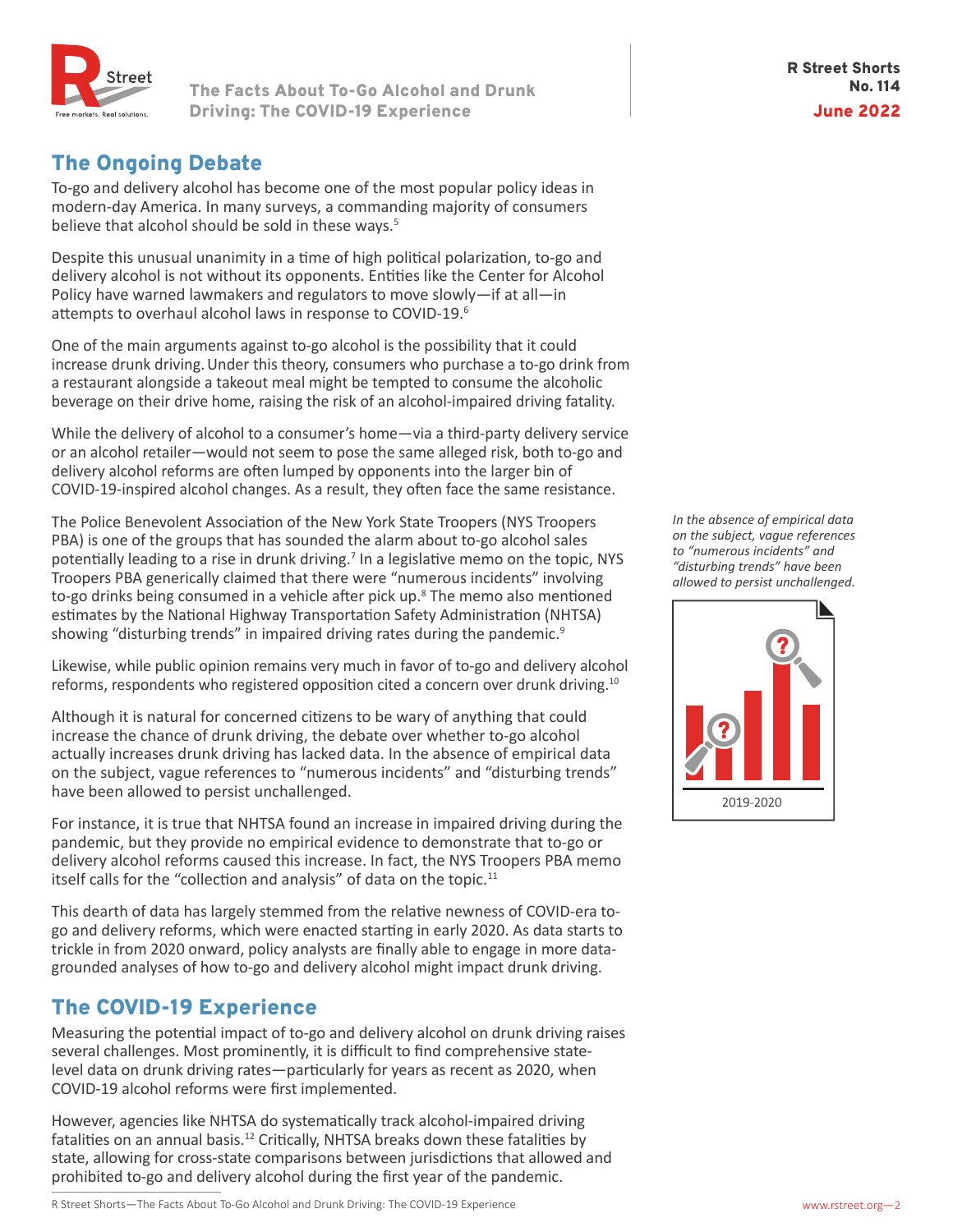

In March of this year, NHTSA published its "Overview of Motor Vehicle Crashes in 2020."13 The data in this report can be used to compare state rates of alcoholimpaired driving fatalities to investigate whether to-go and delivery alcohol might have increased alcohol-impaired driving fatalities.

It is important to note that compared to 2019, 2020 saw a significant acrossthe-board increase in overall traffic fatalities throughout the United States.<sup>14</sup> Sadly, alcohol-impaired driving fatalities also rose in this period.<sup>15</sup> Numerous commentators have attempted to provide explanations for this increase, citing everything from less seatbelt usage to greater substance abuse.<sup>16</sup>

Given that NHTSA's 2020 data shows that alcohol-impaired driving fatalities rose, it is reasonable to conclude that more Americans chose to drink and drive in the first year of the pandemic. But NHTSA's data does not provide any conclusions as to whether to-go and delivery alcohol reforms contributed to this rise in drunk driving.

For the purpose of determining whether to-go and delivery alcohol policies had any impact on alcohol-impaired driving fatalities, a cross-state analysis must be conducted. By comparing states that allowed to-go and delivery alcohol during COVID-19 with states that did not, we can determine whether these reforms might be related to an increase in drunk driving.

To conduct our analysis, we categorized states by whether they allowed to-go/ delivery alcohol during the early part of the pandemic in 2020 (2021 data on traffic fatalities has yet to be released). Specifically, we looked at whether states permitted to-go or delivery alcohol for at least five months between spring 2020 and December 2020.

The to-go and delivery allowances in these states involved either temporary emergency orders or legislation. It should be noted that some of these states may no longer allow to-go/delivery alcohol; this study is merely a reflection of the 2020 state of play.

Given the fast-paced rate at which states across the country were enacting to-go and delivery reforms during the pandemic, there are few authoritative sources available that comprehensively track which states allowed to-go and delivery alcohol and when they allowed it. Therefore, we drew on numerous sources.

Throughout 2020 and early 2021, the National Institute on Alcohol Abuse and Alcoholism produced a periodically updated tracker of COVID-inspired alcohol reforms by state.17 The National Restaurant Association and the Competitive Enterprise Institute also compiled lists of COVID-era to-go and delivery alcohol rules.18 At the R Street Institute, we likewise produced numerous databases categorizing state rules around to-go and delivery alcohol.<sup>19</sup>

By cross-referencing these sources, we created three lists in Table 1. The first list lays out which states allowed to-go alcohol (also sometimes referred to as curbside/takeout alcohol) from on-premise establishments such as restaurants and bars. The second list shows which states allowed alcohol delivery from on-premise establishments. Finally, the third list shows which states allowed alcohol delivery from off-premise establishments like grocery or liquor stores.

In each of these lists, states are sorted into three categories based on their allowance of alcohol reform in 2020: yes, no, or partial. The partial category was used to denote states that had some type of limitation on to-go/delivery alcohol rules in 2020. For instance, some states allowed to-go beer/wine but not mixed drinks; only allowed certain localities within the state to deliver alcohol; or only permitted employees of retailing establishments—and not third-party delivery services—to deliver alcohol.

R Street Shorts No. 114 June 2022



*By comparing states that allowed to-go and delivery alcohol during COVID-19 with states that did not, we can determine whether these reforms might be related to an increase in drunk driving.*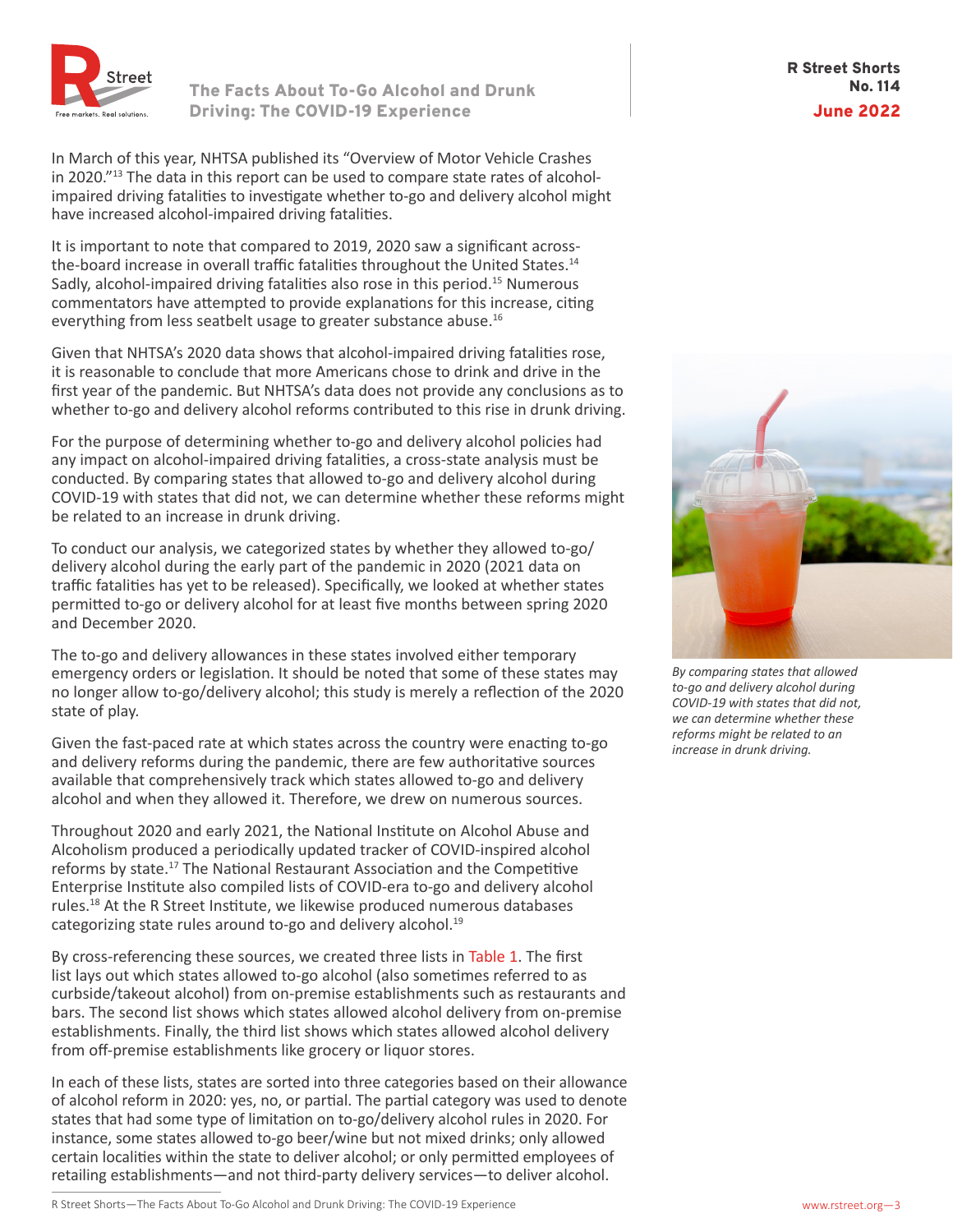

We then overlaid NHTSA's data on the rise in alcohol-impaired driving fatalities between 2019 and 2020 to compare the average increase in fatalities in states that allowed to-go and delivery alcohol during COVID-19 with those that did not. Table 2 summarizes the results.

#### Table 1: States To-Go and Delivery Rules from Spring 2020 Through December 2020 (must have rules in effect for at least 5 months in 2020)

| <b>States</b>     | To-Go<br><b>Drinks</b>                                         | <b>Delivery from</b><br><b>On-Prem</b>                         | <b>Delivery from</b><br>Off-Prem                           | % Change in<br><b>Alcohol-Impaired</b><br><b>Driving Fatalities</b><br>from 2019-2020 |
|-------------------|----------------------------------------------------------------|----------------------------------------------------------------|------------------------------------------------------------|---------------------------------------------------------------------------------------|
| Alabama           |                                                                | <b>No</b>                                                      | <b>No</b>                                                  | $-13.20%$                                                                             |
|                   | Partial (no mixed drinks)                                      |                                                                |                                                            |                                                                                       |
| Alaska            | Partial (no mixed drinks)                                      | Partial (no mixed drinks)                                      | Yes                                                        | $-33.30%$                                                                             |
| Arizona           | Yes                                                            | Yes                                                            | Yes                                                        | 13.10%                                                                                |
| Arkansas          | Partial (no mixed drinks)                                      | Partial (no mixed drinks)                                      | Yes (only via emergency<br>order in 2020)                  | 26.70%                                                                                |
| California        | Yes                                                            | Yes                                                            | Yes                                                        | 20.00%                                                                                |
| Colorado          | Yes                                                            | Yes                                                            | Partial (employees only)                                   | 16.30%                                                                                |
| Connecticut       | Yes                                                            | Yes                                                            | Yes                                                        | 20.40%                                                                                |
| Delaware          | Yes                                                            | No                                                             | No                                                         | $-15.60%$                                                                             |
| D.C.              | Yes                                                            | Yes                                                            | Yes                                                        | 0.00%                                                                                 |
| Florida           | Yes                                                            | Yes                                                            | Yes                                                        | 12.40%                                                                                |
| Georgia           | Yes                                                            | Partial (no mixed drinks)                                      | $Yes$ <sup>#</sup>                                         | 13.20%                                                                                |
| Hawaii            | Yes                                                            | Yes                                                            | Partial (employees only<br>in some localities)             | $-25.00%$                                                                             |
| Idaho             | Yes                                                            | Partial (no mixed drinks)                                      | Yes                                                        | $-11.60%$                                                                             |
| Illinois          | Yes                                                            | Yes                                                            | Yes                                                        | 21.90%                                                                                |
| Indiana           | Partial (no mixed drinks)                                      | Partial (no mixed drinks)                                      | Partial (employees only)                                   | 24.50%                                                                                |
| lowa              | Yes                                                            | Yes                                                            | Partial (employees only)                                   | 10.80%                                                                                |
| Kansas            | Yes                                                            | <b>No</b>                                                      | <b>No</b>                                                  | 10.30%                                                                                |
| Kentucky          | Yes                                                            | Yes                                                            | Yes                                                        | 31.80%                                                                                |
| Louisiana         | Partial (no mixed drinks)                                      | Partial (no mixed drinks)                                      | Yes##                                                      | 8.90%                                                                                 |
| Maine             | Yes                                                            | Yes                                                            | Yes                                                        | 30.60%                                                                                |
| Maryland          | Yes                                                            | Yes                                                            | Partial (employees only<br>in some localities)             | 9.60%                                                                                 |
| Massachusetts     | Yes**                                                          | Yes                                                            | Yes                                                        | $-12.50%$                                                                             |
| Michigan          | Yes                                                            | Yes                                                            | Yes                                                        | 15.90%                                                                                |
| Minnesota         | Partial (no mixed drinks)                                      | No                                                             | Yes                                                        | 25.90%                                                                                |
| Mississippi       | Yes                                                            | <b>No</b>                                                      | <b>No</b>                                                  | $-2.40%$                                                                              |
| Missouri          | Yes                                                            | Yes                                                            | Yes                                                        | 32.20%                                                                                |
| Montana           | Yes                                                            | Yes                                                            | Partial (employees only<br>via emergency order in<br>2020) | 45.50%                                                                                |
| Nebraska          | Yes                                                            | Yes                                                            | Yes                                                        | 21.70%                                                                                |
| Nevada            | Partial (not statewide,<br>but some localities allow)          | Partial (not statewide, but<br>some localities allow)          | Partial (not statewide,<br>but some localities allow)      | $-6.70%$                                                                              |
| New Hampshire     | Partial (no mixed drinks)                                      | Partial (no mixed drinks)                                      | Partial (employees only)                                   | $-2.60%$                                                                              |
| New Jersey        | Yes                                                            | Yes                                                            | Yes                                                        | 17.10%                                                                                |
| <b>New Mexico</b> | Partial (no mixed drinks)                                      | No                                                             | No                                                         | 4.00%                                                                                 |
| New York          | Yes                                                            | Yes                                                            | Yes                                                        | 11.70%                                                                                |
| North Carolina    | Partial (no mixed drinks)                                      | Partial (no mixed drinks)                                      | Yes                                                        | 17.60%                                                                                |
| North Dakota      | Partial (not statewide but<br>some localities allow)           | Partial (not statewide but<br>some localities allow)           | <b>No</b>                                                  | $-16.70%$                                                                             |
| Ohio              | Yes                                                            | Yes                                                            | Yes                                                        | 23.80%                                                                                |
| Oklahoma          | Partial (no mixed drinks)                                      | Partial (no mixed drinks)                                      | Partial (employees only)                                   | 14.70%                                                                                |
| Oregon            | Partial (no mixed drinks)                                      | Partial (no mixed drinks)                                      | Yes                                                        | 11.70%                                                                                |
| Pennsylvania      | Partial (no mixed drinks<br>unless selling at 60%<br>capacity) | Partial (no mixed drinks<br>unless selling at 60%<br>capacity) | Partial###                                                 | 7.70%                                                                                 |
| Rhode Island      | Yes                                                            | No                                                             | Partial (employees only)                                   | 16.70%                                                                                |
| South Carolina    | Partial (no mixed drinks)                                      | <b>No</b>                                                      | N <sub>0</sub>                                             | 14.10%                                                                                |
| South Dakota      | No                                                             | No                                                             | $No$ <sup>####</sup>                                       | 75.00%                                                                                |
| Tennessee         | Yes                                                            | Yes                                                            | Yes                                                        | 12.80%                                                                                |
| Texas             | Yes                                                            | Yes                                                            | Yes                                                        | 11.70%                                                                                |
| Utah              | No'                                                            | <b>No</b>                                                      | <b>No</b>                                                  | 52.60%                                                                                |
| Vermont           | Yes                                                            | Yes                                                            | Partial (employees only)                                   | 100.00%                                                                               |
| Virginia          | Yes                                                            | Yes                                                            | Yes                                                        | 20.70%                                                                                |
| Washington        | Yes                                                            | Yes                                                            | Yes                                                        | 9.90%                                                                                 |
| West Virginia     | Partial (no mixed drinks)                                      | Partial (no mixed drinks)                                      | <b>No</b>                                                  | 35.70%                                                                                |
| Wisconsin         | Partial (no mixed drinks)                                      | No                                                             | No                                                         | 12.90%                                                                                |
| Wyoming           | $No***$                                                        | No                                                             | Partial (not statewide,<br>but some localities allow)      | 33.30%                                                                                |

#### Table 2: Rise in Alcohol-Impaired Driving Fatalities During COVID-19 Summary

| To-Go<br><b>States</b>                    | % Change<br>2019-2020 | <b>On-Prem Delivery</b><br><b>States</b> | % Change<br>2019-2020 | <b>Off-Prem Delivery</b><br><b>States</b> | % Change<br>2019-2020 |
|-------------------------------------------|-----------------------|------------------------------------------|-----------------------|-------------------------------------------|-----------------------|
| YES to-go drinks                          | 15.58%                | YES on-prem delivery                     | 18.90%                | YES off-prem delivery                     | 13.86%                |
| NO to-go drinks<br>authorization          | 53.63%                | NO on-prem delivery                      | 17.80%                | NO off-prem delivery                      | 14.25%                |
| PARTIAL to-go drinks<br>authorization     | 7.76%                 | PARTIAL on-prem<br>delivery              | 6.41%                 | PARTIAL off-prem<br>delivery              | 18.83%                |
| YES/PARTIAL to-go<br>drinks authorization | 12.55%                | YES/PARTIAL<br>on-prem delivery          | 14.42%                | YES/PARTIAL<br>off-prem delivery          | 15.48%                |

#### Table 1

States To-Go and Delivery Rules from Spring 2020 Through December 2020 (must have rules in effect for at least 5 months in 2020)

#### **Legend**

- Georgia allowed beer/wine delivery from on-premise establishments starting 8/3/20
- \*\* Massachusetts allowed beer/wine until law expanded to mixed drinks on 7/20/20
- Certain Utah licensees can sell weak beer (below 5% ABV) curbside
- \*\*\*\* Wyoming allowed to-go alcohol from 3/30/20 until 5/15/20 when restaurants reopened
- # Georgia allowed beer/wine delivery from off-premise establishments starting 8/3/20
- ## Louisiana expanded law to allow thirdparty delivery in June 2020
- ### Pennsylvania's law structure makes delivery impractical for many businesses
- #### South Dakota has an off-sale delivery license, but requires the purchase to be made on-premises and in-person before delivery

**Table sources**

See Page 5.

### Table 2

Rise in Alcohol-Impaired Driving Fatalities During COVID-19 Summary

**Table sources** See Page 5.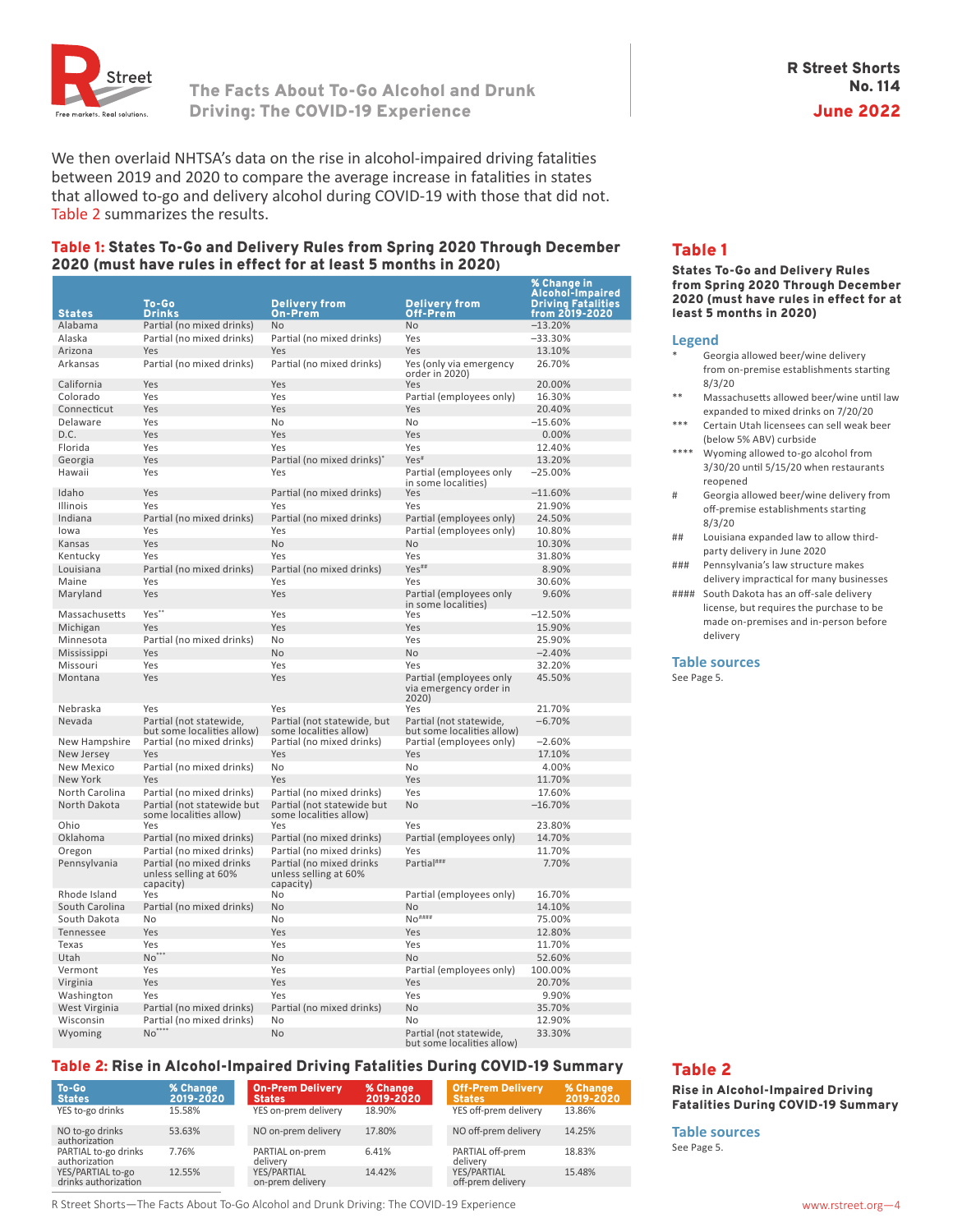

For to-go alcohol from restaurants and bars, it turns out that states that did not allow to-go alcohol at all saw their alcohol-impaired driving fatalities rise an average of 53.65 percent from 2019 to 2020. States that were in the "yes" or "partial" categories for to-go alcohol—i.e., they allowed at least some form of togo alcohol—saw their alcohol-impaired driving fatalities rise by an average of only 12.55 percent.

It is important to clarify that this data does not necessarily suggest that to-go alcohol reduces alcohol-impaired driving fatalities. However, it does imply that togo alcohol did not cause the increase in alcohol-impaired driving fatalities in 2020.

Likewise, states that entirely prohibited alcohol delivery from restaurants and bars saw their alcohol-impaired driving fatality rates rise by an average of 17.8 percent. States in the yes or partial categories for alcohol delivery from these establishments saw their alcohol-impaired driving fatality rates rise by an average of 14.42 percent.

For alcohol delivery from off-premise retailers such as grocery or liquor stores, the data is even more nuanced. States that entirely prohibited off-premise alcohol delivery during 2020 experienced a collective 14.25-percent rise in alcohol-impaired driving fatalities. States that had the most robust allowances for off-premise alcohol delivery saw their alcohol-impaired driving fatality rates rise by an average of 13.86 percent, while states with "partial" or limited forms of off-premise alcohol delivery saw an average rise of 18.86 percent. This implies that there is no discernible correlation between alcohol delivery rules and alcohol-impaired driving deaths.

It is also worth noting that several of the states that were the most restrictive across the board when it came to to-go and delivery alcohol had some of the highest increases in alcohol-impaired driving fatalities in 2020. For instance, South Dakota, which prohibited every type of to-go and delivery alcohol we charted, saw a 75 percent rise in its alcohol-impaired driving fatalities. Utah, which likewise prohibited all forms of to-go and delivery alcohol—and has long been recognized as one of the most restrictive states for alcohol in the country in general—saw a 52.6 percent rise in alcohol-impaired driving deaths.

These findings add evidence to a debate that has largely lacked data. Simply put, there is no evidence that COVID-19 to-go and delivery alcohol reforms caused an increase in alcohol-impaired driving fatalities. While America saw a rise in these deaths from 2019 to 2020, it is not traceable to to-go and delivery alcohol reforms.

## **Conclusion**

It is understandable that policymakers would want to ensure the safety and wellbeing of their constituents. Unfortunately, the lack of empirical evidence about how to-go and delivery alcohol might or might not impact drunk driving has allowed opponents of these reforms to imply false correlation and use theoretical concerns about impaired driving as a weapon to undermine such reforms.

As more data becomes available, we will no longer have to rely on conjecture or anecdotes to guide this public policy debate. Rather, lawmakers around the country can review data from the COVID-19 pandemic to better understand that there is no discernible connection between to-go and delivery alcohol and alcohol-impaired driving fatalities. Evidence-based policymaking can guide us toward a more informed and accurate debate around alcohol reforms in the future.

### About the Author

C. Jarrett Dieterle is a resident senior fellow at the R Street Institute in Washington, D.C.



*It is important to clarify that this data does not necessarily suggest that to-go alcohol reduces alcoholimpaired driving fatalities. However, it does imply that to-go alcohol did not cause the increase in alcoholimpaired driving fatalities in 2020.*